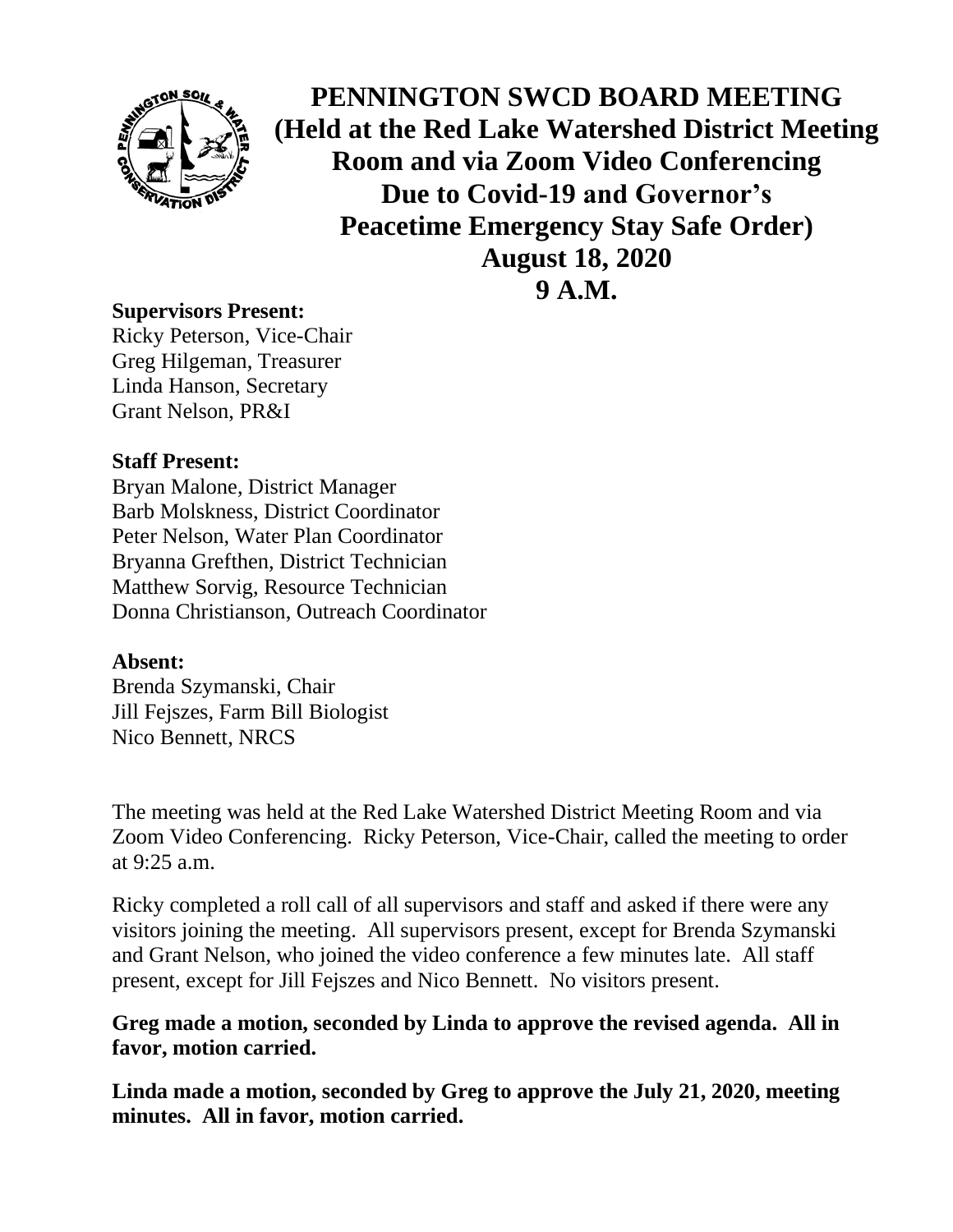August 18, 2020 Minutes

Barb reviewed the July 2020 Financial Report. **Linda made a motion, seconded by Greg to approve the July 2020 Financial Report. All in favor, motion carried.**

Grant joined the video conference at 9:30 a.m.

Rates were reviewed for the CD that matured at Northern State Bank on 8/17/20. **Greg made a motion, seconded by Linda to rewrite the CD ending in #3673 at a 12-month rate of .70%. All in favor, motion carried.** 

**Greg made a motion, seconded by Linda to approve payment of the following bills:**

| <b>Chase Card Service</b>     |              | \$8,643.22 |
|-------------------------------|--------------|------------|
| <b>RMB</b> Lab                | \$           | 995.00     |
| <b>Innovative</b>             |              | \$317.53   |
| <b>Verizon</b>                | \$           | 50.16      |
| <b>Speeds</b>                 | $\mathbf{s}$ | 46.75      |
| All in favor, motion carried. |              |            |

**Greg made a motion, seconded by Linda to pay the following percent-based NRBG SSTS Upgrade Grant payment: FY18-003 Wayne Johnson \$ 9,342.17 All in favor, motion carried.**

**Linda made a motion, seconded by Greg to approve the following percent-based State Cost-share application for well decommissioning:**

| <b>FY18-04</b> | <b>Lyle Swanson</b>           | \$250.00 |
|----------------|-------------------------------|----------|
|                | All in favor, motion carried. |          |

**Greg made a motion, seconded by Linda to pay the following percent-based State Cost-share payments:** 

| <b>FY18-01</b> | <b>Tom Race</b>                  | \$250.00 |
|----------------|----------------------------------|----------|
| <b>FY18-02</b> | <b>Johnson's Riverside, Inc.</b> | \$250.00 |
| <b>FY18-03</b> | <b>Gary Holmgren</b>             | \$250.00 |
|                | All in favor, motion carried.    |          |

**Linda made a motion, seconded by Greg to approve the following percent-based Buffer Cost-share application: BFY18-93 Kevin Wilde \$ 2,625.00 All in favor, motion carried.**